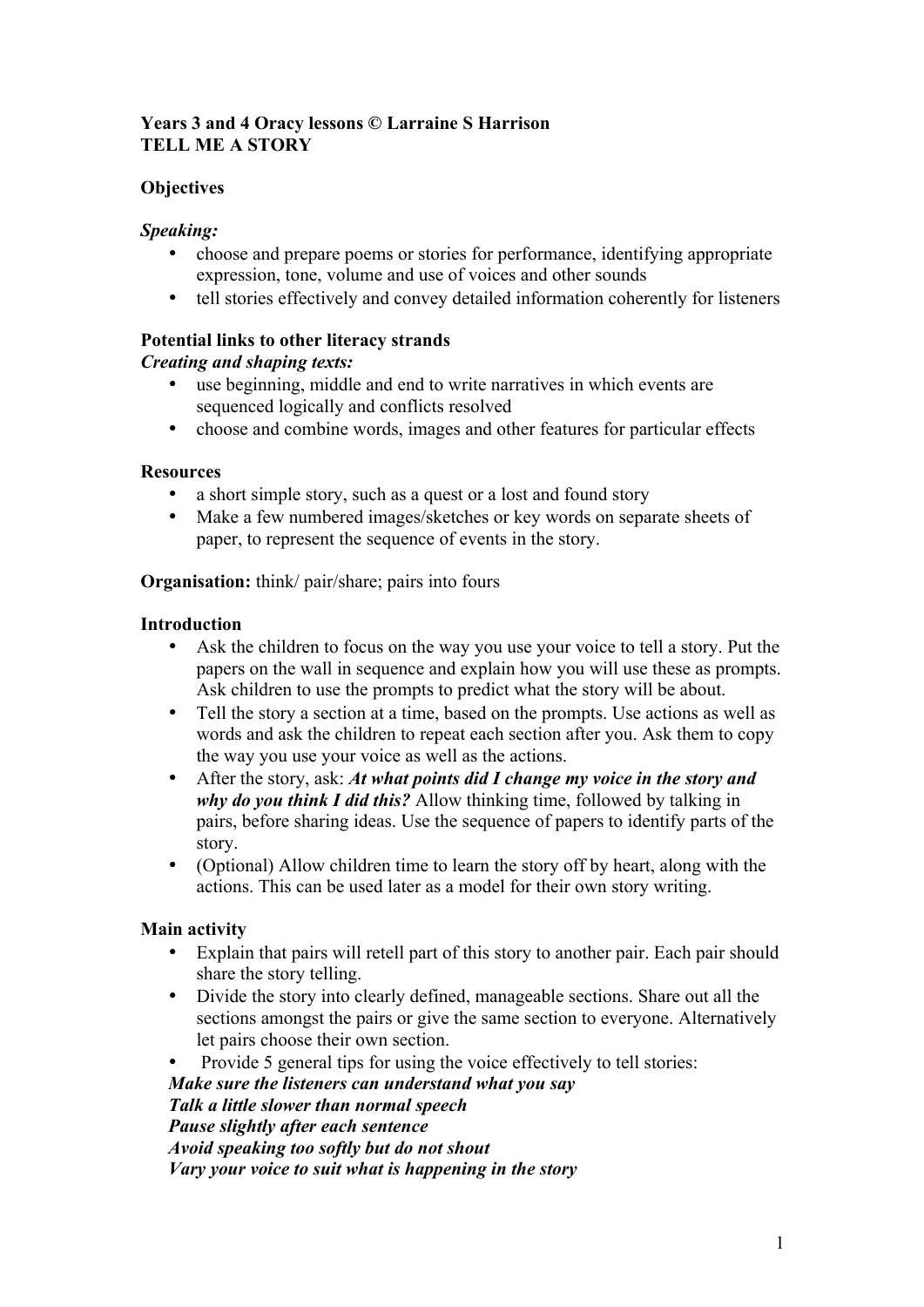- Take a short section of the story and invite the children to evaluate the way you use your voice when you tell it. Tell the story badly by ignoring all the tips for using the voice effectively.
- Allow pairs time to decide how to share out the storytelling and when and how they will use their voices effectively. Encourage pairs to practise telling their stories to each other.
- Put pairs together to make a four and ask them to tell their stories to each other.

### **Summary/Plenary**

- Allow pairs time to recall one or two occasions when the storytellers they listened to used their voices effectively. They could note these down on a white board or paper.
- Take brief feedback and use this to emphasise the learning in relation to the objective(s)

### **Support**

• Place less confident children in small groups, instead of pairs. This will help focus on the use of the voice by reducing the amount of recall required.

### **Extension**

• Pair up more confident children and ask them to explore and evaluate the use of particular vocal effects such as choral speaking or sound effects using the voice.

#### **Assessment questions**

- Can children identify when and why the voice is used differently when they listen to the story?
- Do children apply what they know about effective use of the voice to their own storytelling?

#### **Adaptations/further suggestions**

- The children could make the story into a talking book by recording the storytelling. This could be placed alongside the written version in the class library. Some children could also make another recording called *How to tell a story badly*, where they tell the same story in a bland, monotonous voice.
- Children could use the 5 tips on using the voice to create a poster based on their own ideas on how to use the voice effectively to tell stories.
- Write the names of some emotions on the board, such as happy, jealous, scared, miserable, disappointed. Select one line of direct speech from an unfamiliar story. Choose one of the emotions and write it on a piece of paper, without showing the children. Read out the direct speech, using your voice to indicate the emotion. Allow the children two attempts to guess which emotion the character is feeling, before revealing the word on the paper. Repeat with different emotions, before letting some of the children have a turn. Groups can then try the exercise using a new line.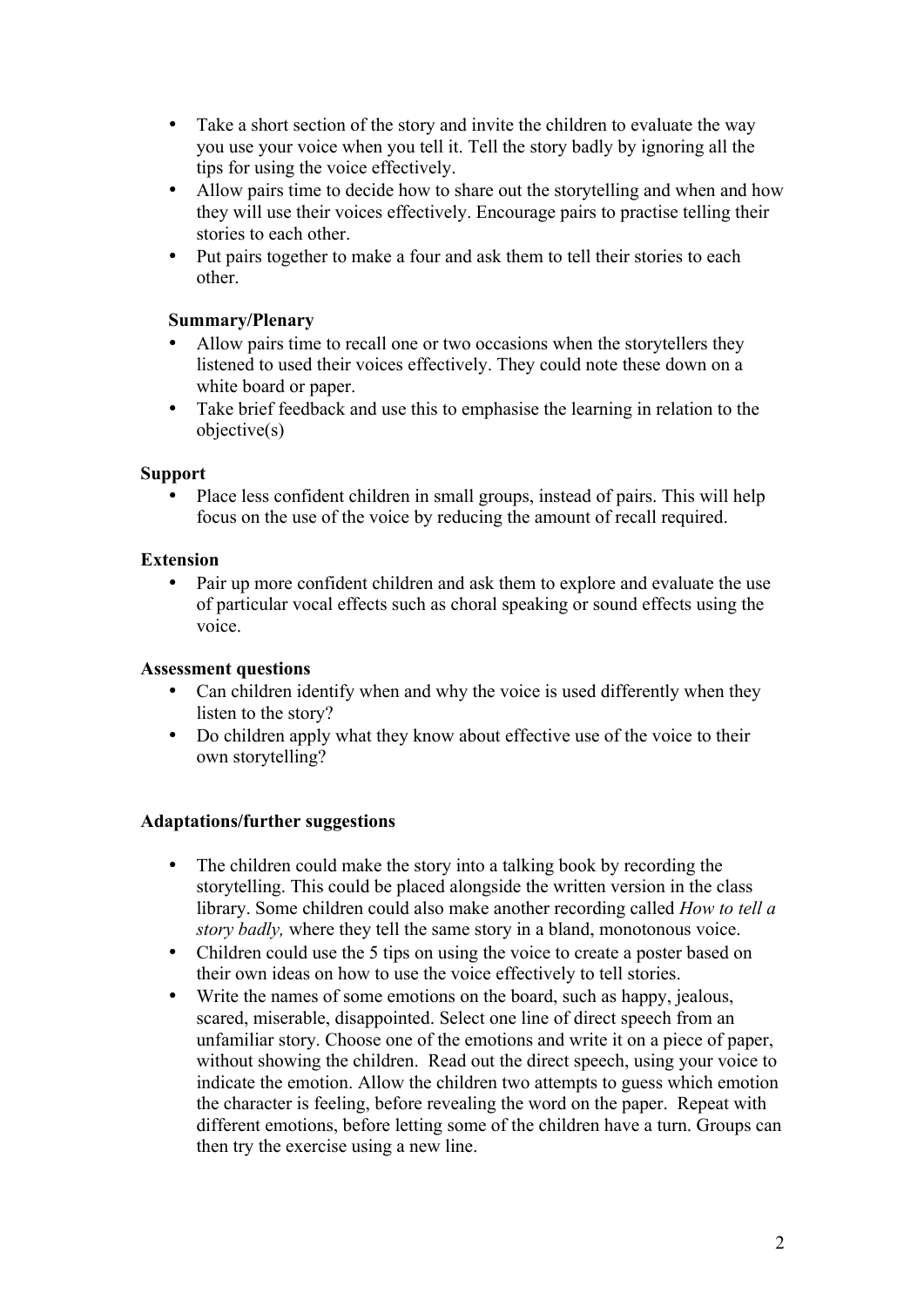- Choose a familiar traditional tale, such as Goldilocks. Demonstrate and discuss how to make effective use of the voice when telling the story. Then explain *The Story Telling Challenge:* can the children tell the same story in 30 second chunks and still make effective use of their voices? Choose one child to start the story and change the storyteller every 30 seconds, until the whole story has been told. Start the story again if some children did not have a turn.
- Read out a short section of a popular well known novel. Then ask the children to use their voices effectively to retell this part of the story in their own words. They could use picture or word prompts to help them recall the main events.
- Select a suitable story for assembly, containing some direct speech. Divide the story into sections and allocate at least one section to each group. Ask groups to plan how they will tell their section of the story in assembly, using everyone in their group. Remind them to use their voices effectively, using sound effects made with the voice, if appropriate. Organise a rehearsal focusing on the effective use of the voice, before letting groups tell the story in assembly.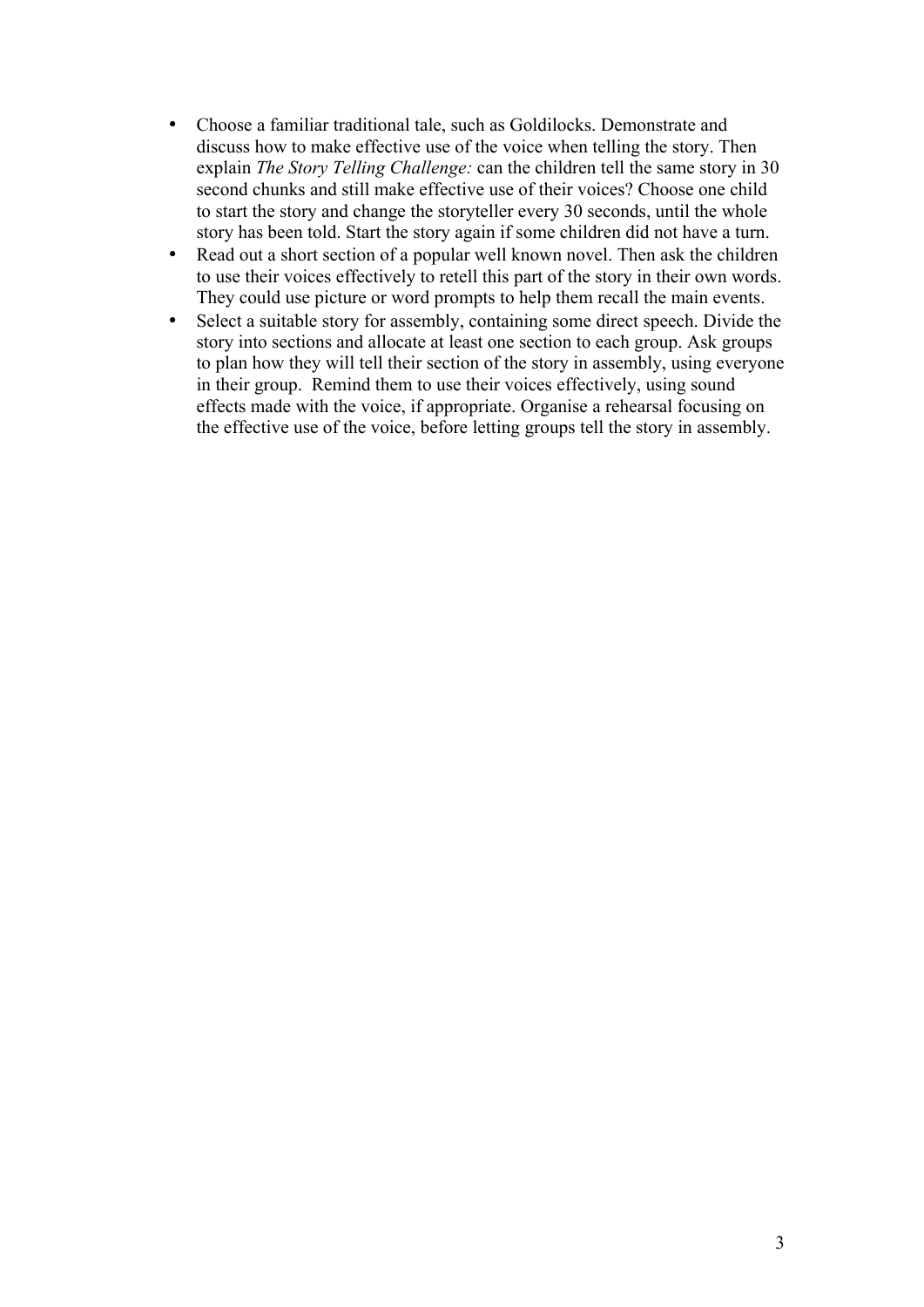# **STORIES JESUS TOLD**

# **Objectives**

# *Speaking:*

- choose and prepare poems or stories for performance, identifying appropriate expression, tone, volume and use of voices and other sounds
- tell stories effectively and convey detailed information coherently for listeners

# **Cross-curricular links:** *RE -stories from Christianity (or other faiths)*

- Why did (Jesus) tell stories?
- Make a book of stories that (Jesus) told.

### **Resources**

- Two stories told by (Jesus) (one simple and one more complicated)
- A recording device

## **Organisation:** small groups of similar attainment

## **Introduction**

- Explain to the children that they will work in groups to tell one of two stories that (Jesus) told. Explain that each group will share the storytelling and will be asked to record their story, as if were for a radio programme. Ask: *What is the difference between telling a story on TV and telling it on the radio?*
- Stress the importance of using the voice effectively when telling stories on the radio.
- Tell the two stories and ask the children to note when and how you use your voice for effect.

## **Main activity**

- Allocate one of the stories to each group. Give the more complicated story to the more confident groups.
- Talk about the stories and their underlying meanings.
- Suggest how each of the stories could be broken up into sections, so that everyone in a group can tell a small part of it.
- (Optional) Ask groups to make prompt cards using key phrases and/or sketches to help recall the sequence of events. These can be put on a stick using reusable adhesive, or attached to a piece of string with paperclips.
- Allow groups time to practise telling their stories. Encourage them to use their voices to best effect.
- Hold a final rehearsal, where all groups tell their stories simultaneously on a given signal. Groups who finish before the others should sit quietly and think about how to improve their individual performance, until every group has finished rehearsing.
- Then ask each group in turn to record their story.

## **Summary/Plenary**

• Play the recordings back to the children, stopping for comments after each group has told their story. Ask each group to comment on their own